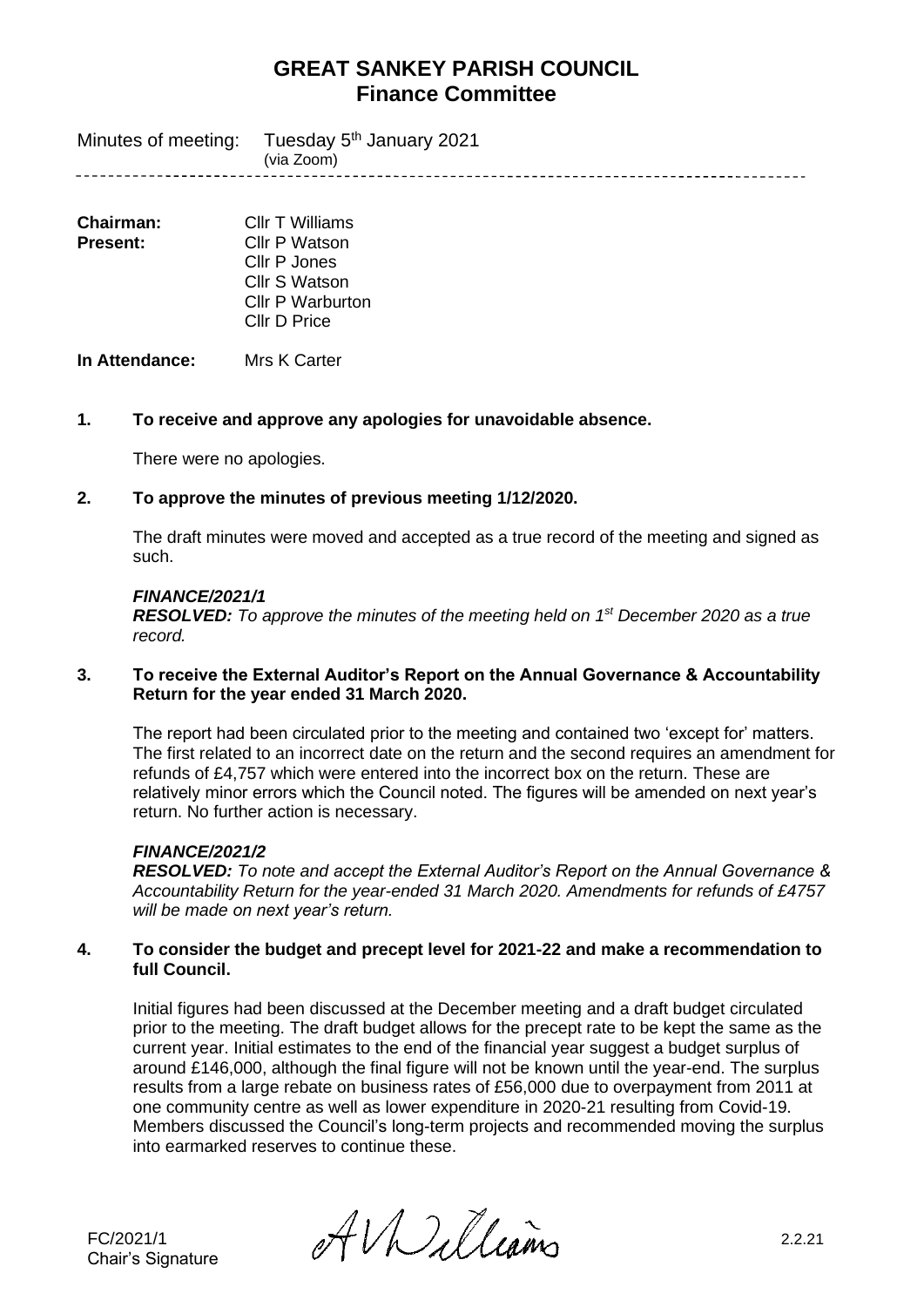| Minutes of meeting: Tuesday 5 <sup>th</sup> January 2021 |
|----------------------------------------------------------|
| (via Zoom)                                               |

# *FINANCE/2021/3*

*RESOLVED: To recommend to full Council that*

- *the draft budget for 2021-22 is accepted;*
- *surplus funds from 2020-21 are moved to earmarked projects;*
- *the precept level is maintained at £45.80 per Band D household. (Local Government Finance Act 1992 s41)*

#### **5. To scrutinise financial expenditure arising since the last meeting, including payments by Direct Debit.**

A list of payments to be made had been circulated prior to the meeting. A further breakdown of costs for the grounds' maintenance was requested for information which will be provided. All payments were authorised.

| <b>Presented By</b>        | <b>Description</b>              | Amount, £ |
|----------------------------|---------------------------------|-----------|
| <b>WBC</b>                 | Grounds Maintenance Q 3 2020/21 | £797.42   |
| <b>B&amp;B Hygiene Ltd</b> | <b>Cleaning Supplies</b>        | £280.61   |
| <b>EDR Landscape Mngt</b>  | Grounds Maintenance             | £4641.42  |
| <b>WBC</b>                 | Service Charge - Hood Manor     | £382.89   |
| Independent Street         | <b>Great Sankey Market</b>      | £500.00   |
| <b>PKF</b>                 | <b>External Audit</b>           | £1560.00  |
| Andrew Jones Landscape     | <b>Grounds Maintenance</b>      | £1250.00  |
| FairFX cards               | Top-up of pre-paid cards        | £385.81   |
|                            | Total                           | £9798.15  |

## *FINANCE/2021/4*

*RESOLVED: To authorise all payments listed in Appendix 1 (under LGA 1976 s19 or LGA 1972 s101, 111, 112, 133, 142 or 137).* 

The following direct debits on the Council's account during November were also checked and approved:

| <b>BT</b>             | 02/11/2020 | WIFI/Telephone                  | HL        | 89.76  |
|-----------------------|------------|---------------------------------|-----------|--------|
| <b>BT</b>             | 02/11/2020 | WIFI/Telephone                  | <b>TP</b> | 96.36  |
| <b>BT</b>             | 02/11/2020 | WIFI/Telephone                  | Office    | 142.38 |
| <b>BT</b>             | 02/11/2020 | WIFI/Telephone                  | BB        | 90.19  |
| <b>SWALEC</b>         | 02/11/2020 | Electricity                     | <b>WH</b> | 233.75 |
| Water Plus            | 02/11/2020 | Water charges                   | <b>HM</b> | 38.52  |
| Water Plus            | 02/11/2020 | Water charges                   | <b>WH</b> | 34.00  |
| Water Plus            | 02/11/2020 | Water charges                   | BB        | 120.27 |
| <b>KCOM Group plc</b> | 04/11/2020 | e-mail hosting/microsoft office | Office    | 45.59  |
| <b>BT</b>             | 06/11/2020 | WIFI/Telephone                  | <b>HM</b> | 90.72  |
| <b>SWALEC</b>         | 09/11/2020 | Electricity                     | <b>BB</b> | 160.92 |
| <b>SWALEC</b>         | 09/11/2020 | Electricity                     | <b>TP</b> | 192.96 |
| <b>SWALEC GAS</b>     | 09/11/2020 | Gas                             | <b>TP</b> | 178.97 |
| <b>SWALEC GAS</b>     | 23/11/2020 | Gas                             | <b>HM</b> | 28.77  |
| <b>SWALEC GAS</b>     | 23/11/2020 | Gas                             | HL        | 30.51  |

FC/2021/2 2.2.21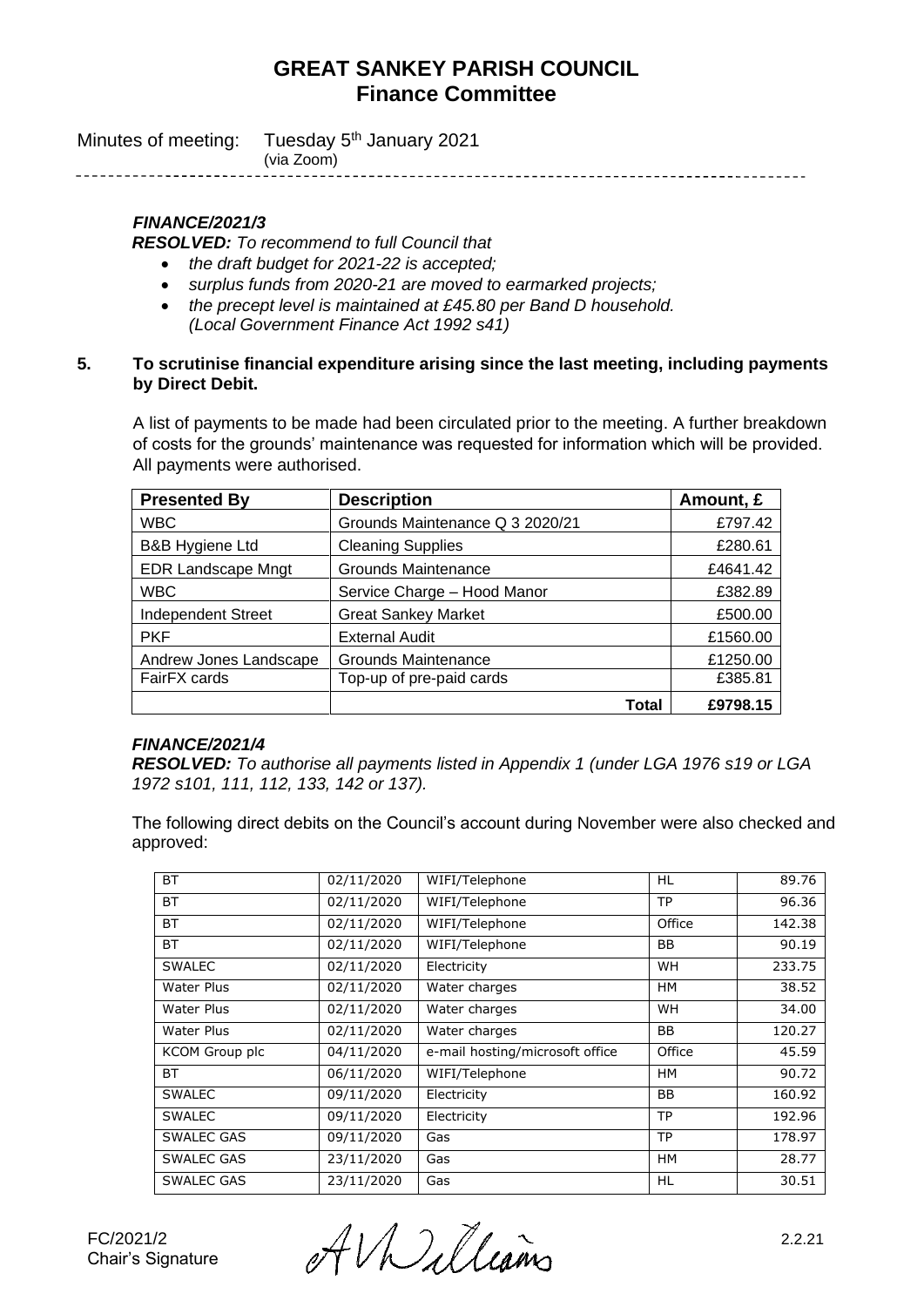Minutes of meeting: Tuesday 5<sup>th</sup> January 2021

(via Zoom) 

| <b>BT</b>         | 30/11/2020 | WIFI/Telephone | WH     | 89.76    |
|-------------------|------------|----------------|--------|----------|
| Utility Warehouse | 30/11/2020 | Phone charges  | Office | 107.10   |
|                   |            |                | Total  | £1770.53 |

#### **6. To consider any quotes received and authorise or make recommendations to full Council where appropriate.**

Item 1: Project form from Cllr Warburton – memorial bench for Vicarage Community Park. Members were broadly in favour of a 'Lest We Forget' style memorial bench but were mindful that the Vicarage Community Park has only just been completed and were unsure of replacing one of the new benches at this stage. It was therefore proposed that an alternative location is found, and Lingley Green was suggested. This to be discussed further at the Parish Council meeting on 13<sup>th</sup> January.

## *FINANCE/2021/5*

*RESOLVED: To purchase and install a 'Lest We Forget' memorial bench within Great Sankey at a cost of £1201.20. Suggested location Lingley Green with the final decision to be made at full Council.*

#### **7. To consider requests for financial assistance; to decide if any donations are to be made or if requests should be recommended to full Council.**

Item 2: Request from resident to install a memorial plaque on a bench on Vicarage Community Park. Councillors were supportive of the request but were not keen for a dedication on the benches themselves as this may prompt similar requests which could be difficult to manage if numerous requests are made. It was therefore proposed that the flower beds might be a suitable alternative and a dedication could be placed among the rose bushes or trees. It was also suggested that the resident may wish to be involved with the upkeep of the bed as well and will be contacted for further discussion.

## *FINANCE/2021/6*

*RESOLVED: To agree in principle to a resident installing a memorial plaque on Vicarage Community Park; suggested location as one of the flower beds, subject to further discussion with the resident.*

**8. Budget 2020-21 – to scrutinise documentation, and when satisfied as to correctness to sign off financial reports and bank reconciliations for November.**

Budget monitoring pages were considered and accepted.

## *FINANCE/2021/7*

*RESOLVED: To accept the bank reconciliation and budget monitoring pages for November 2020 (Accounts & Audit Regulations 2015, Part 2 s4)*

Chair's Signature

 $HMLUains$